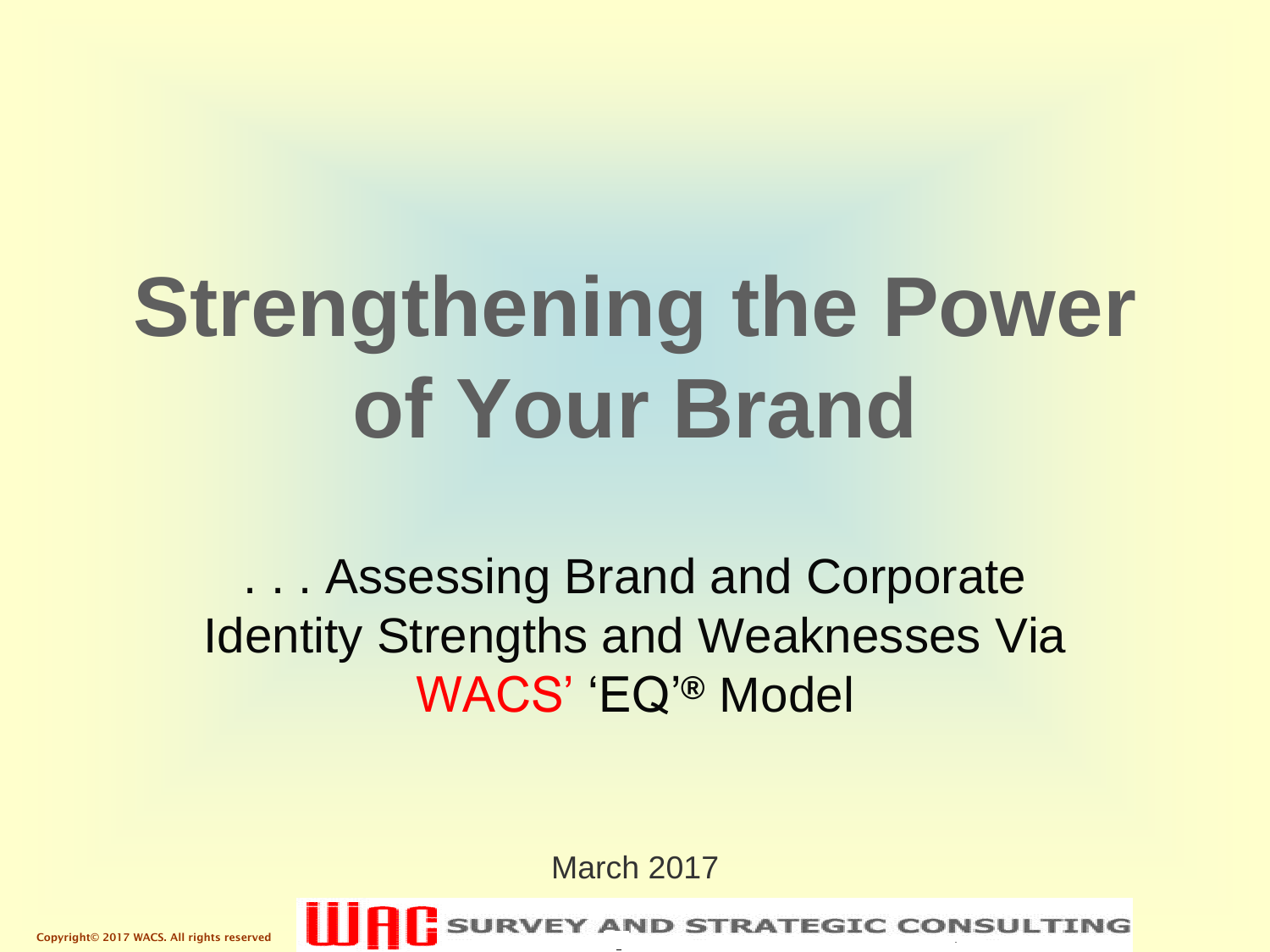### **Introduction**

- Within the context of brand and corporate identity, assessing the strengths and weaknesses associated with brand equity and image has become increasingly critical to achieve success in the marketplace.
- The WAC Survey perspective asserts that equity is the net value of the bundle of components comprising a brand's total perception and image. Understanding the leverageability and influence of a brand's or corporate entity's particular perceptual and image attributes and how they contribute to equity makes this a critical marketing issue whose research metrics must be approached most seriously.
- Until now, most research techniques designed to measure brand and corporate equity have been limited to a current environment with little or no ability to predict the impact of change….that is, until the advent of WACS' **''EQ'®** Model.

2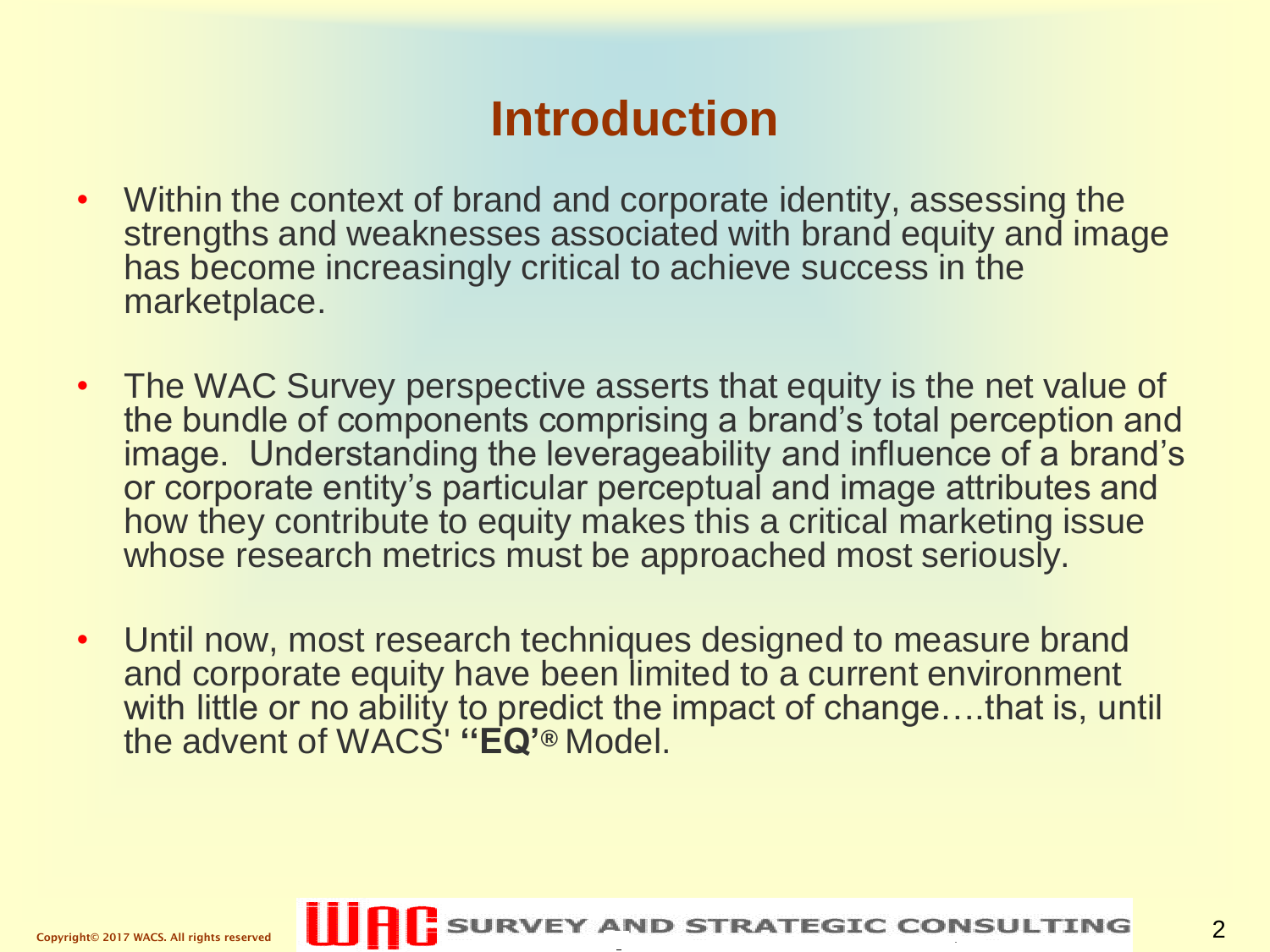### **The 'EQ'® Process**

- 'EQ<sup>'®</sup> combines a uniquely effective method of consumer and B2B data collection with the precision of a micro behavioral model to:
	- $\checkmark$  Measure a brand's current equity, and
	- $\checkmark$  Predict the impact of specific enhancement strategies for that brand
- WACS' 'EQ'® Model possesses an analytic framework that extends beyond the potency of conjoint and regression analysis to dynamically predict brand consideration and preference―for both your brand and competitive brands.
- 'EQ<sup>'®</sup> utilizes a unique system to collect brand ratings on a comparative basis, supported by additional metrics of (a) brand preference and (b) attribute importance, as well as (c) improvements desired in brands.
- This technique is respondent friendly and easy to implement. Data collection can be online or in-person (CAPI, self-administered on laptops). (Phone is not a recommended data collection methodology for conducting 'EQ'®).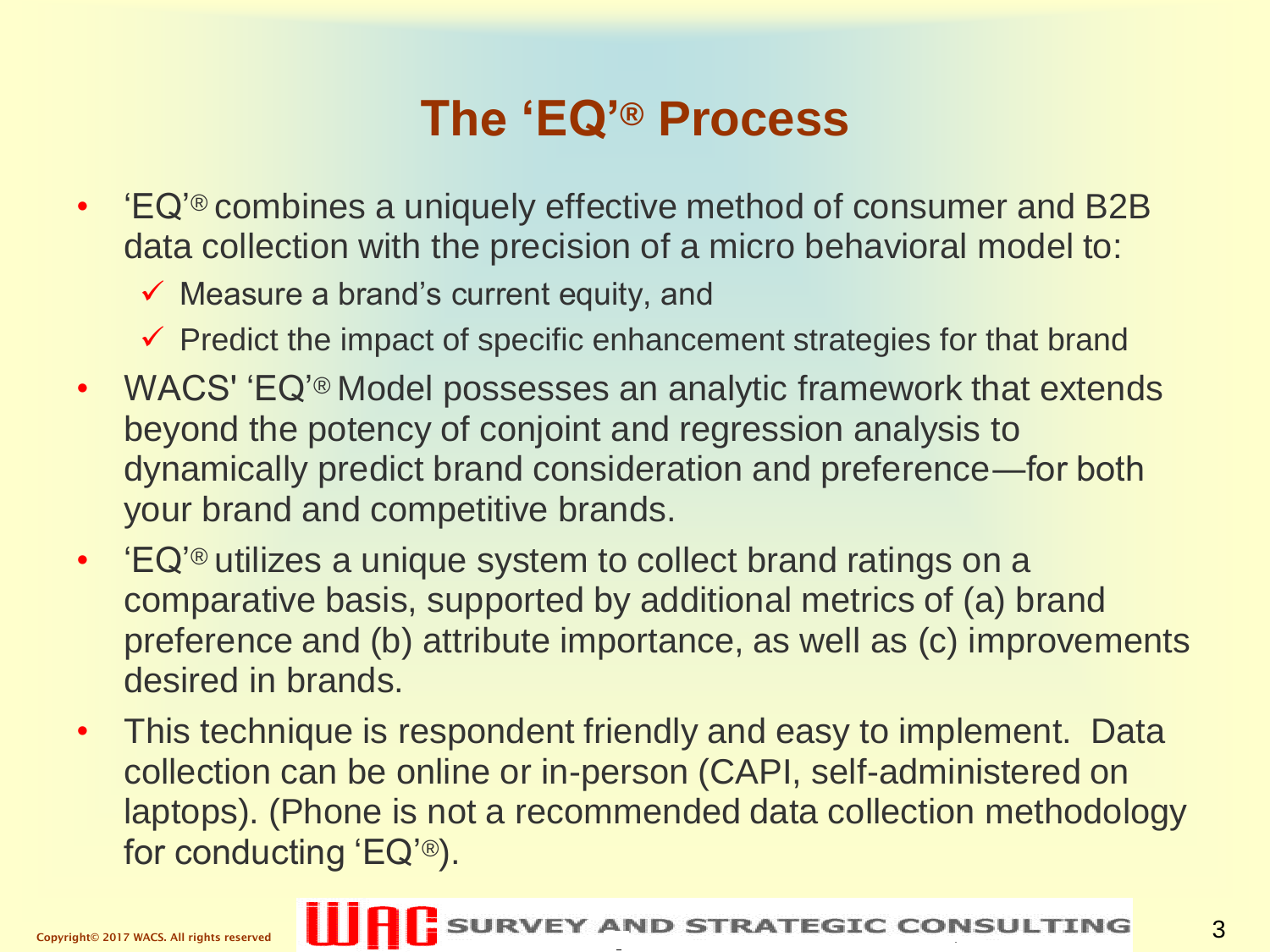#### **Equity Measurement**

- Using WACS' 'EQ'<sup>®</sup> system, equity is derived on a points allocation basis which can be equated to overall consumer choice
- The chart below reveals current equity, as recently measured by **'EQ'® ,** enjoyed by brands of supermarket ice cream:

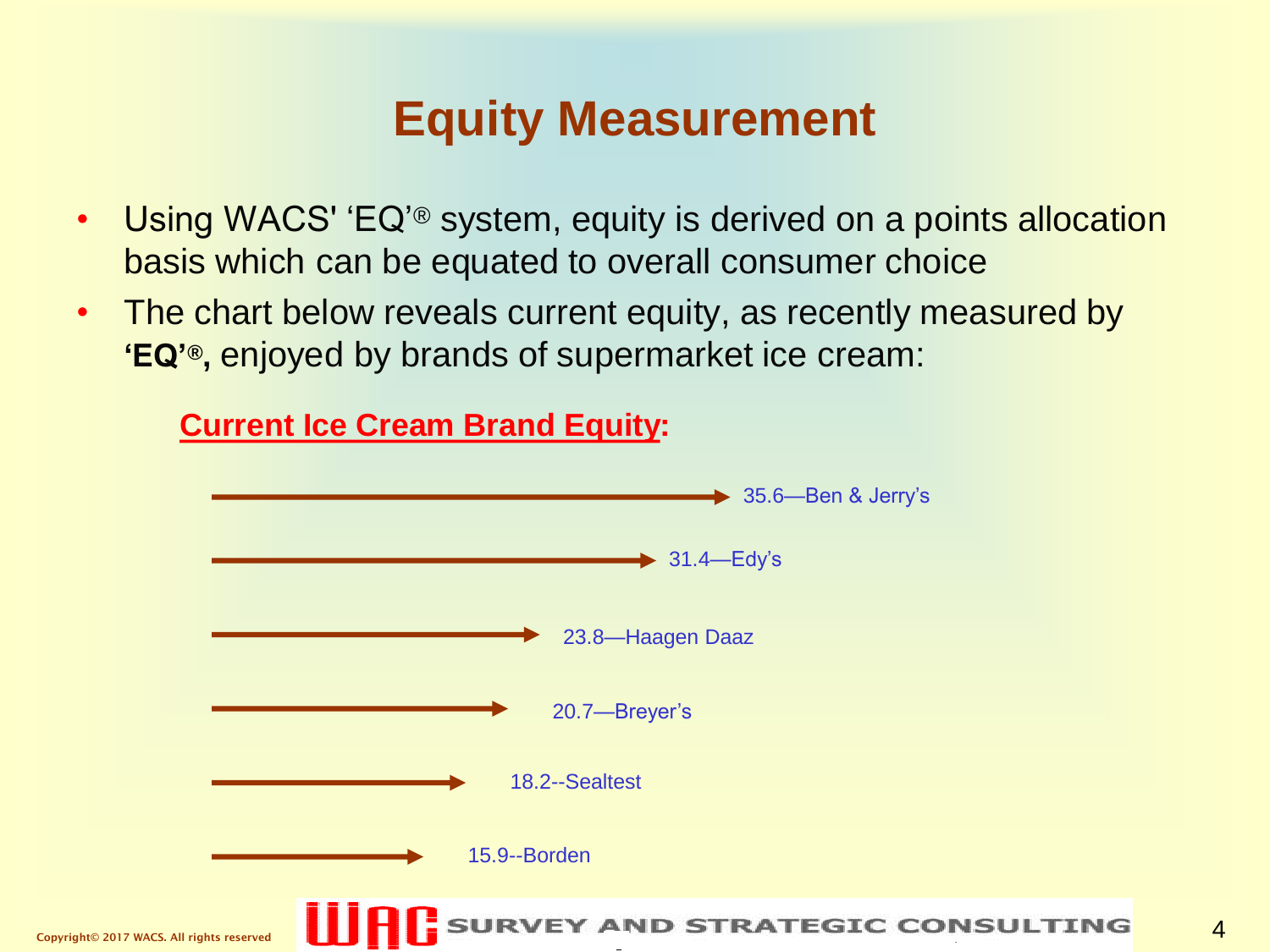# **Equity Measurement (cont.)**

- 'EQ'<sup>®</sup> also provides a hierarchical analysis of the component attributes for each brand to reveal
	- $\checkmark$  The true driving forces operating in the marketplace
	- $\checkmark$  The most effective image enhancement strategies for each brand

#### Hierarchical Analysis of Ben and Jerry's 'EQ'® components:

| Value for the money               | 44.8 |
|-----------------------------------|------|
| <b>Concern for environment</b>    | 37.7 |
| Package keeps product fresh       | 36.7 |
| <b>Consistently high quality</b>  | 36.7 |
| <b>Concern for the community</b>  | 35.8 |
| <b>Visually appealing package</b> | 33.3 |
| For the entire family             | 33.0 |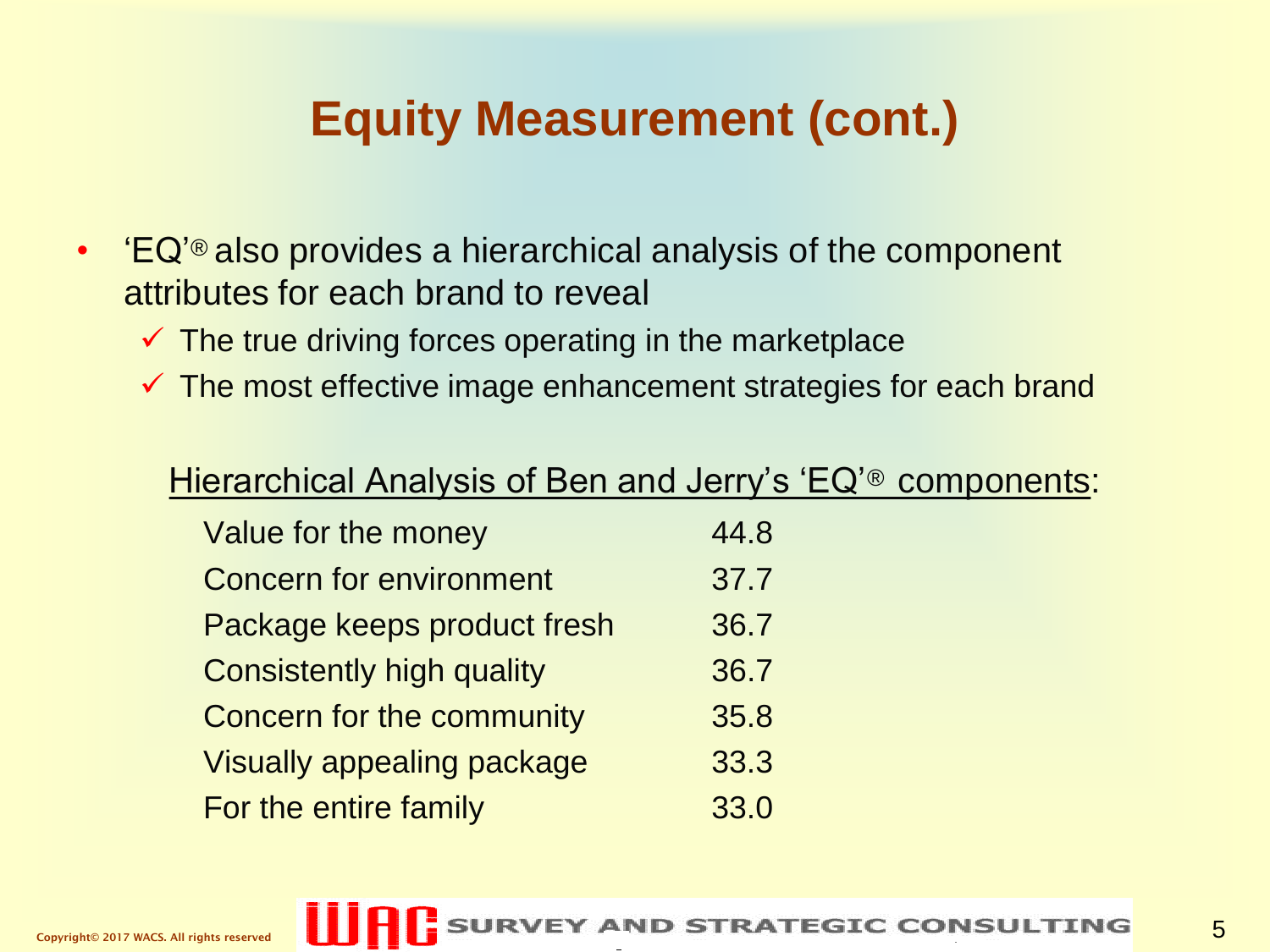#### **Simulations**

- 'EQ'<sup>®</sup> is unique in its ability to simulate changes in consumer perceptions and brand attributes. It not only can model the impact of a variety of improvements for a single brand, but can also simulate effects of broader strategies including competitive response.
- Scenario 1 shown below is a simulation of the impact on equity of an improvement in the Ben and Jerry's packaging to enhance product freshness.
- In Scenario 2 'EQ'® simulates Sealtest and Borden both adopting a proenvironmental stance to packaging which offsets the initial gain enjoyed by Ben and Jerry with this response:

|                                                                                                      | <b>Equity Modeling</b>                       |                                              |                                              |
|------------------------------------------------------------------------------------------------------|----------------------------------------------|----------------------------------------------|----------------------------------------------|
|                                                                                                      | <b>Current</b>                               | Scenario1                                    | <b>Scenario 2</b>                            |
| Ben and Jerry's<br>Edy's<br><b>Haagen Daaz</b><br><b>Breyers</b><br><b>Sealtest</b><br><b>Borden</b> | 35.6<br>31.4<br>23.8<br>20.7<br>18.2<br>15.9 | 39.8<br>31.6<br>23.5<br>20.4<br>17.6<br>15.9 | 36.3<br>30.7<br>24.2<br>19.9<br>20.2<br>18.3 |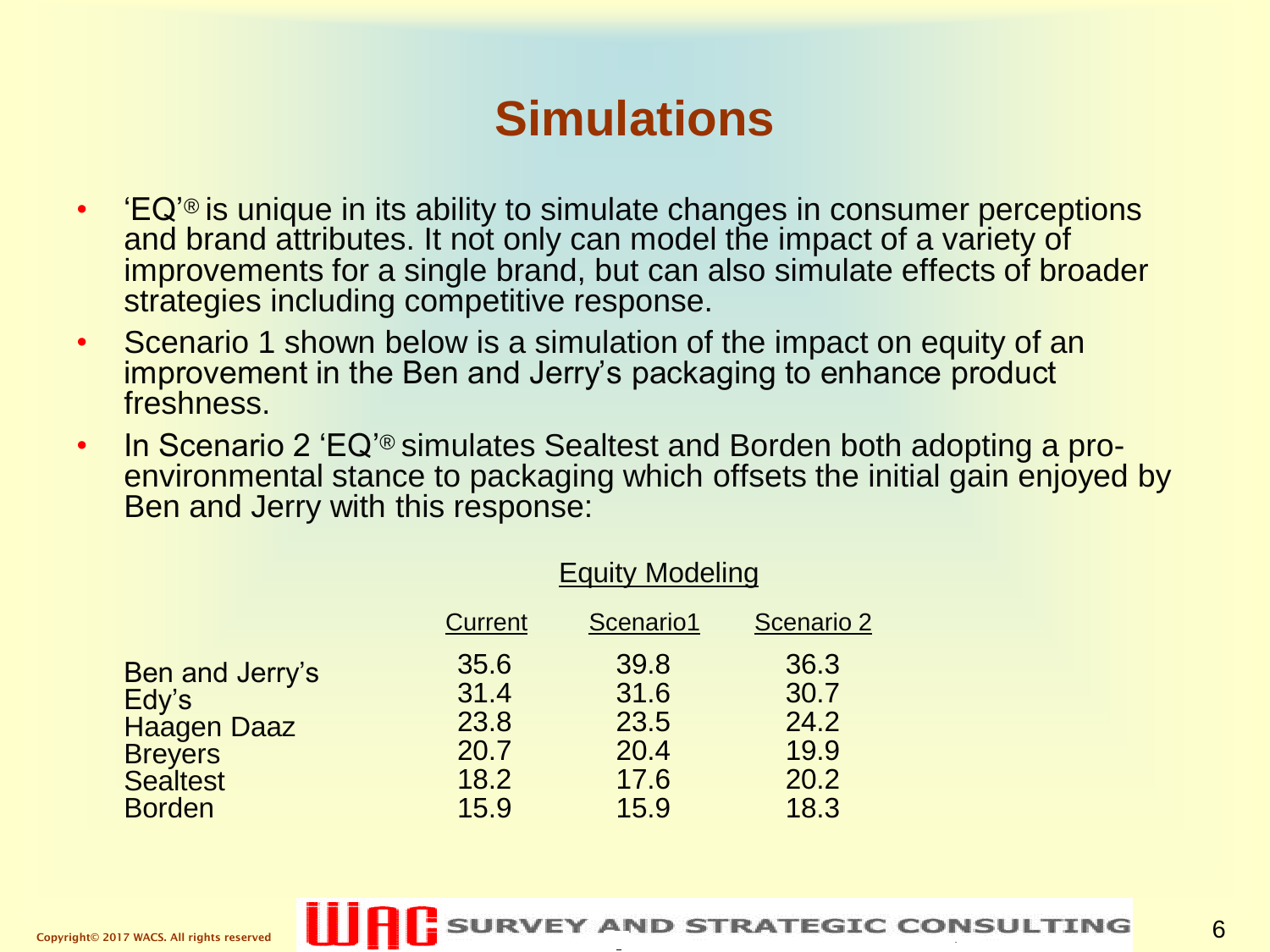### **Uses of WACS' 'EQ'® Model**

- The 'EQ'® Model can be used to:
	- $\checkmark$  Establish benchmark equity levels for a brand versus its competitors
	- Isolate perceived strengths and weaknesses of a brand
	- $\checkmark$  Identify effective strategies for improving a brand's image, equity and competitive position
	- $\checkmark$  Determine most appropriate positioning strategies for new or existing products, line extensions
	- $\checkmark$  Test new product concepts
	- Guide the development of advertising and promotion strategies
	- $\checkmark$  Assess opportunities for extra-category line extensions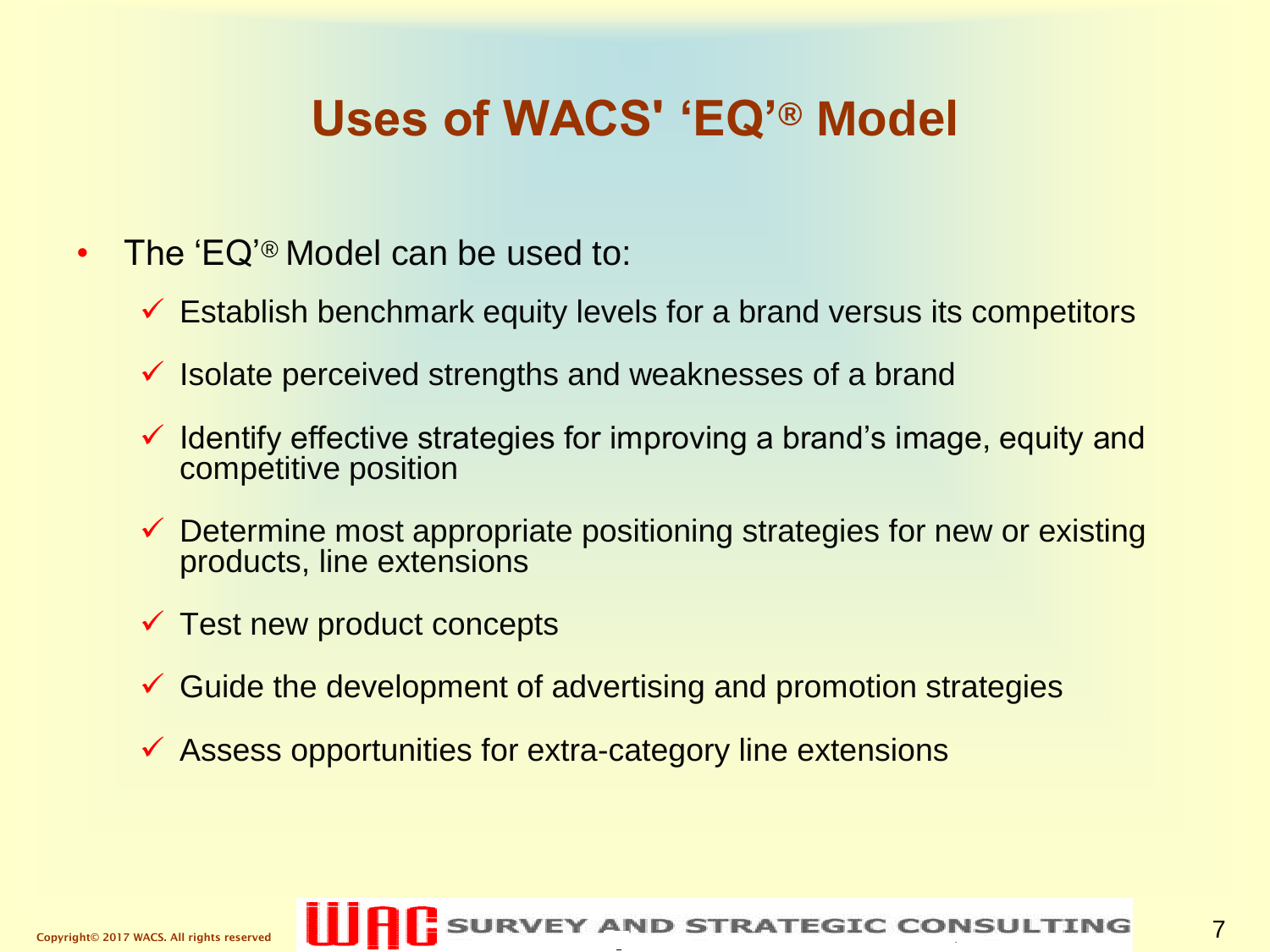# **WACS' 'EQ'® Model: Unique, Flexible and Reliable**

- Unlike many other brand equity measurement techniques, our 'EQ'<sup>®</sup> Model is not limited to a standard set of attributes. Each study can be custom designed with its own corresponding proprietary set of up to 25 attribute variables.
- The 'EQ'<sup>®</sup> data collection procedure utilizes a self-administered format which maximizes the reliability of comparative brand ratings and is relative simple for respondents to administer.
- WAC Survey understands that one algorithm or formula should not be expected to predict preference in all product and service categories. As a result, each 'EQ'® study includes a self-validating component for precise calibration of the model and for internal validation of the simulation process.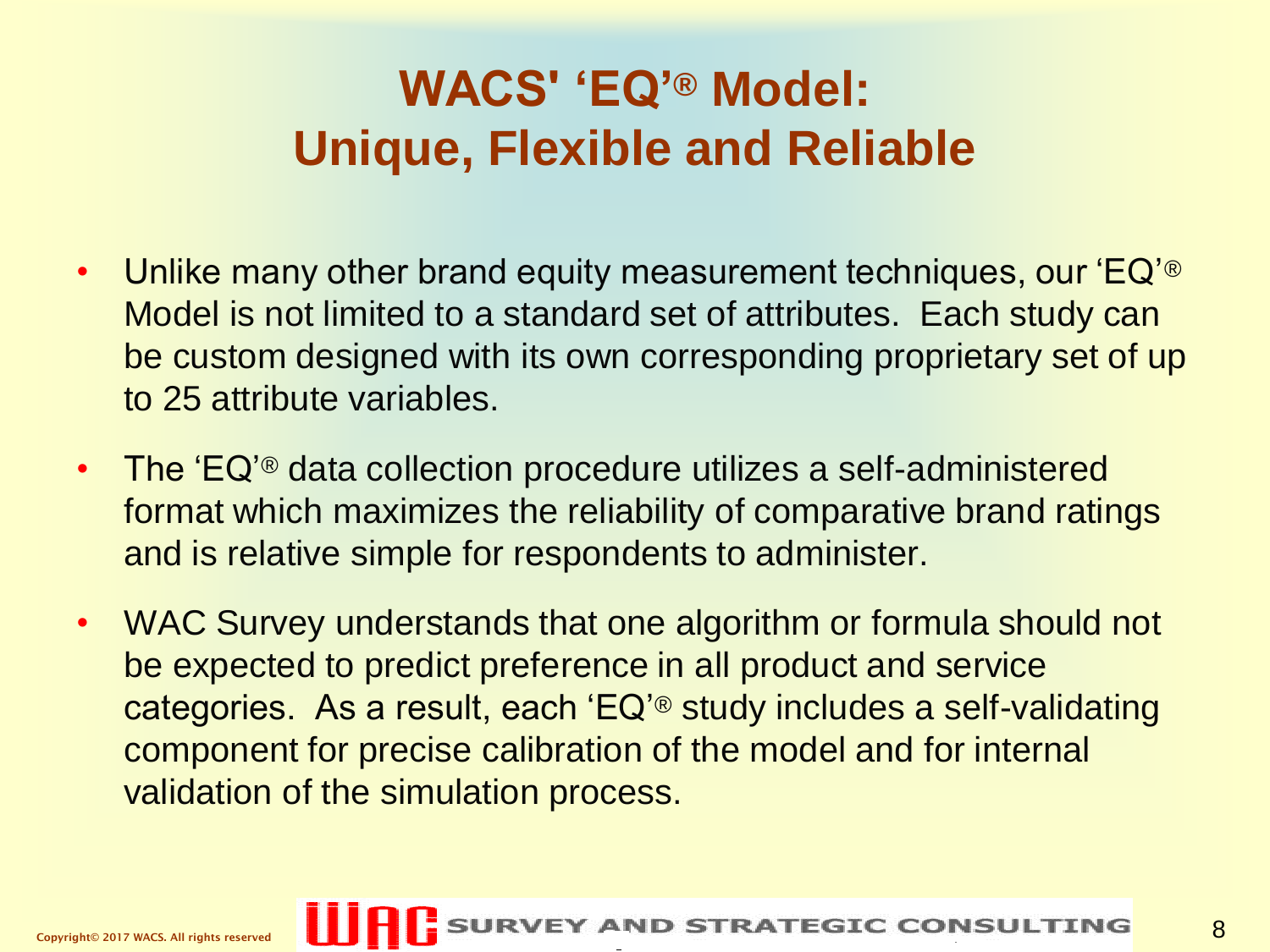# **WACS' 'EQ'® Model: Insight and Innovation**

- 'EQ<sup>'®</sup> is an extremely versatile model with proven capabilities for a variety of market research applications.
- 'EQ'<sup>®</sup> data collection and expert system modeling offer a dynamic approach to:
	- $\checkmark$  Brand equity research - Use 'EQ'<sup>®</sup> to measure current equity and to identify the most appropriate strategy to increase equity.
	- $\checkmark$  Brand image enhancement - Identify the perceived strengths and weaknesses of a brand, then use the dynamic simulation capabilities of the 'EQ'® Model to attain competitive leverage.
	- $\checkmark$  Concept Testing  $\checkmark$  EQ' ® offers an enhanced approach for testing new product concepts. Evaluate concepts versus current competition and simulate the impact of change in the concepts or established brands.
	- $\checkmark$  Line and Category Extensions - Assess opportunities for extending an established brand into new categories. Identify the brand's immediate potential equity and the positioning strategies that would most effectively maximize initial competitive position and the brand's 'image elasticity'.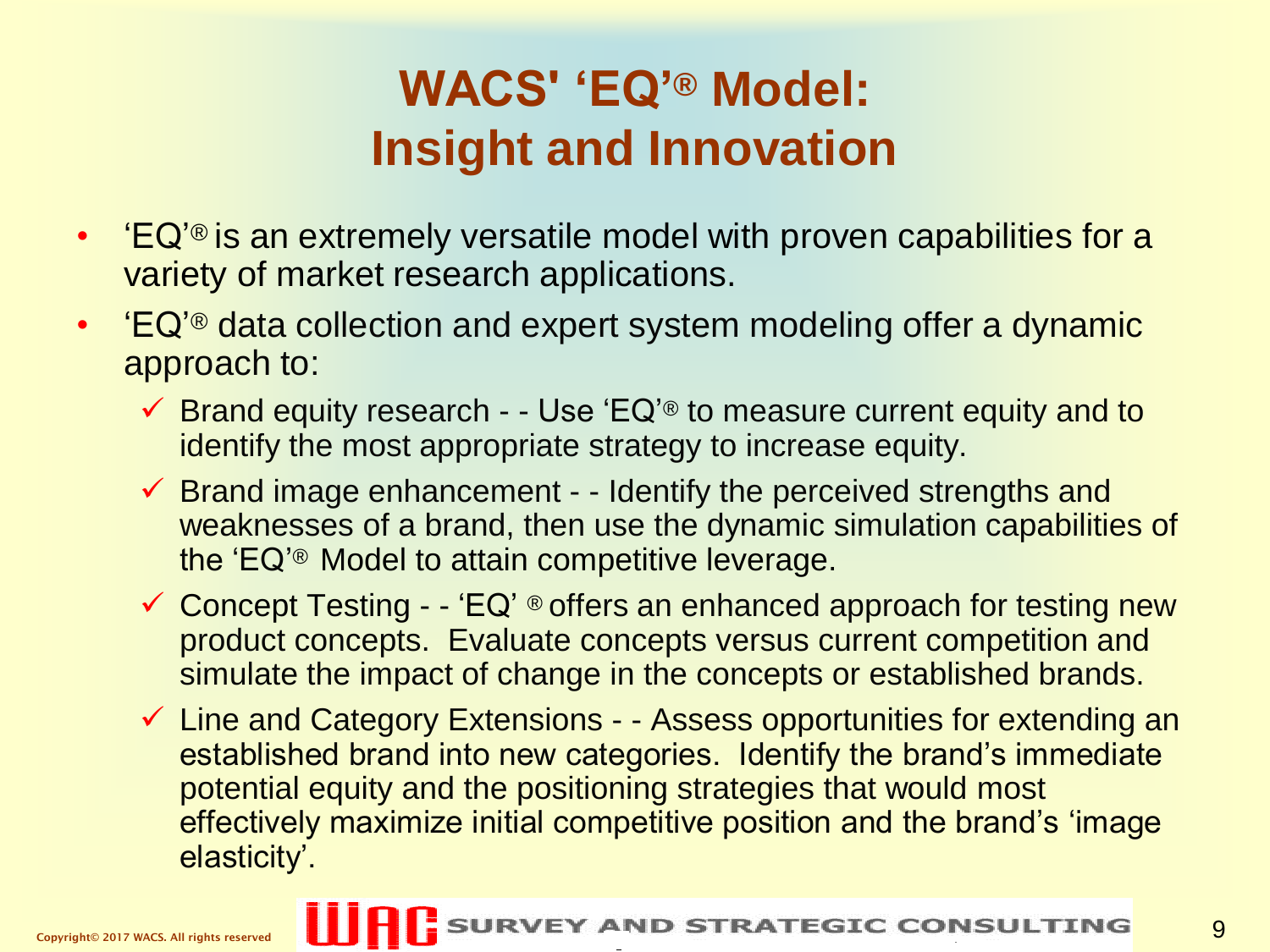# **Other WAC Survey Custom Research Services**

- Full-Service Custom Consumer Studies, both U.S. and Globally (notably Asia - - - esp. China, Europe, Latin America)
- $\checkmark$  Online, In-person, Mobile, Phone, CAPI, IVR, Diary, and Mail Data Collection Methods
- $\checkmark$  Custom Proprietary Panels
- $\checkmark$  Tracking (Satisfaction, Brand Loyalty, Ad, AAU)
- $\checkmark$  State-of-the-Art Strategic Studies: (Segmentation, Brand Architecture, Optimized Positioning and Targeting, Competitive Intelligence, Market Structure, Motivational Studies, Strategic Messaging Optimization, Price Optimization and Elasticity Testing, Opportunities Analyses)
- $\checkmark$  Innovative approaches to segmentation, concept testing and product optimization
- $\checkmark$  Brand Loyalty and Early Adopters/Innovators Assessment Modeling: Identifying Your Most Important Core Customers
- (Online) Conjoint and Discrete Choice Analysis
- $\checkmark$  Product Usage Testing
- Market Simulation To Identify and Assess New Product Opportunities
- Emotion studies: Emotional Response Metrics
- When product functionality positioning loses its impact: Stratetic Emotion Research
- $\checkmark$  Application of Emotion Research for use in New Product Design
- $\checkmark$  Advertising Research and Testing (Web, TV, Radio, Print, Outdoor)
- Online Commercial, Promo and Program Testing Capabilities
- $\checkmark$  Product Placement Studies Evaluating Effectiveness of Non-Traditional Ad Venues (inprogram, in-video games)
- "Buzz" and Viral Marketing Impact Studies
- Blog analysis and tracking
- $\checkmark$  Spokesperson Evaluation
- $\checkmark$  Name, Logo and Package Design Testing
- Multivariate Statistical Analyses
- $\checkmark$  D-Base Mining and Tagging
- Ethnographics Studies